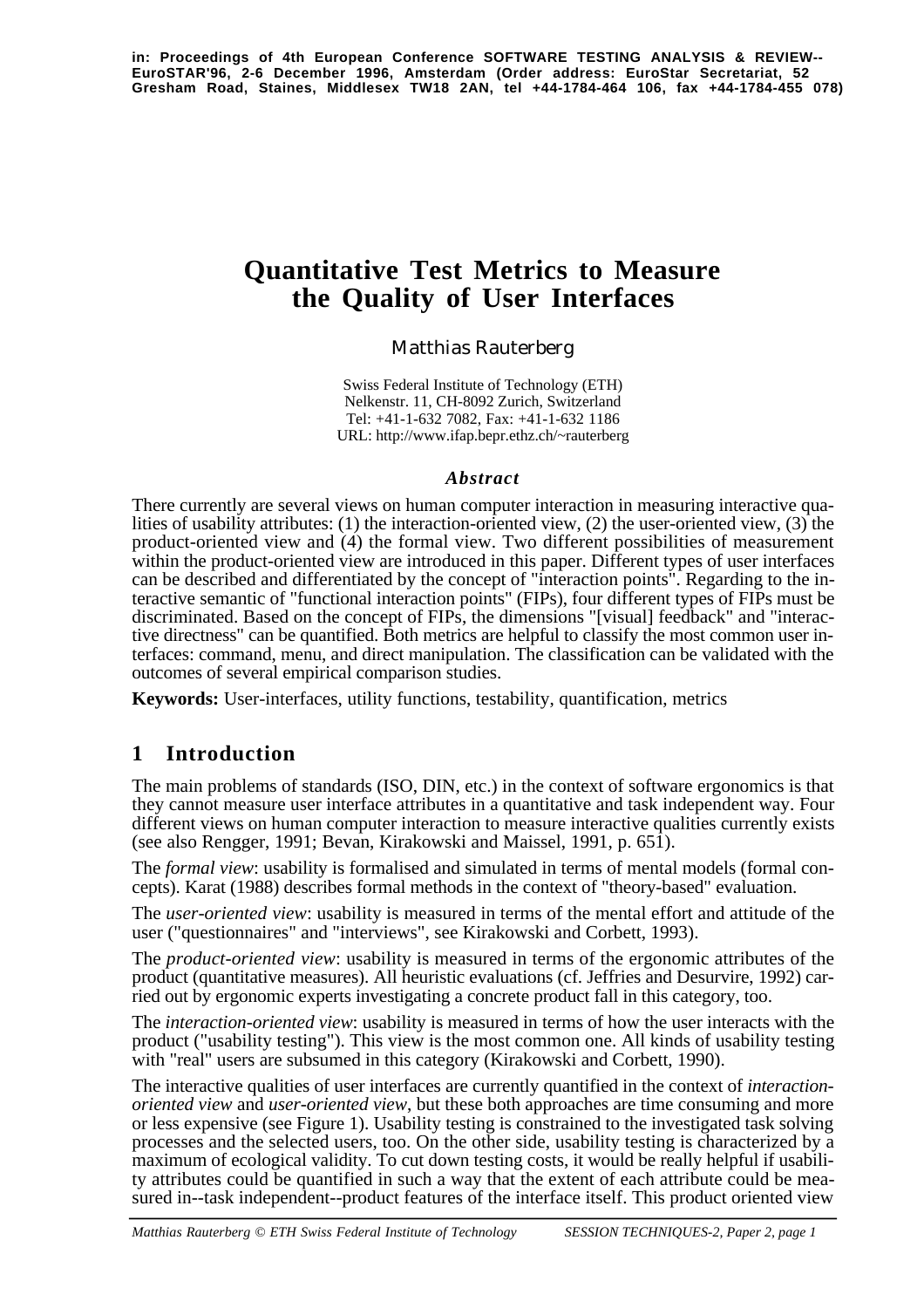can be differentiated in three approaches: (1) usability inspection methods (e.g., heuristic evaluation, see Nielsen and Mack 1994), (2) checklists (e.g., TCO 1992). In this paper we present an abstract concept to describe usability attributes of the most common user interfaces in a unique and pure quantitative form.



Figure 1. A classification schema of existing methods to measure usability aspects.

#### **2 A Quantitative Description based on Interaction Points**

It is necessary to define measures of usability for the product-oriented view, a concept of descriptive terms, which can be counted. The granularity of the descriptive terms must be on a medium level – not too specific (e.g. "push button", "menu option", etc.) and not too general (e.g. "transparent", "flexible", etc.). A level, at which it is possible to describe the different types of user interfaces ("batch", "command", "menu", "desktop") in a uniform and precise way, and at the same time a level is required that is powerful enough and easy to apply. The interaction space (IS) consists of two different interlaced spaces: the object space  $(\overrightarrow{OS})$ , and the function space (FS). OS encloses all perceptible represented objects (PO) and all hidden objects (HO), which users can grasp and bring into the actual dialog context. The same situation is valid for FS: We have to distinguish between perceptible represented functions (PF) and hidden functions (HF). A concrete dialog context (DC) contains a subset of  $\{OS \cup FS\}$ .

| $IS := OS \times FS$                                                                        | [interaction space]                          |  |  |  |
|---------------------------------------------------------------------------------------------|----------------------------------------------|--|--|--|
| $DC \in IS$                                                                                 | [dialog context]                             |  |  |  |
| $OS := PO \cup HO$                                                                          | [object space]                               |  |  |  |
| $FS := PF \cup HF$                                                                          | [function space]                             |  |  |  |
| $PO := PDO \cup PAO$                                                                        | [(perceptible) representations of objects]   |  |  |  |
| $HO := HDO \cup HAO$                                                                        | [hidden objects]                             |  |  |  |
| $PF := PDFIP \cup PAFIP$                                                                    | [(perceptible) representations of functions] |  |  |  |
| $HF := HDFIP \cup HAFIP$                                                                    | [hidden functions]                           |  |  |  |
| PDFIP := { $(df, pf) \in HDFIP x PF: pf = \delta(df)$ }                                     | [(perceptible) represented DFIP]             |  |  |  |
| PAFIP := { $(af, pf) \in HAFIP x PF: pf = \alpha(af)$ }                                     | [(perceptible) represented AFIP]             |  |  |  |
| $FIP := DFTP \cup AFIP$                                                                     | [interaction-points]                         |  |  |  |
| $DFIP := PDFIP \cup HDFIP$                                                                  | [FIPs of dialog functions]                   |  |  |  |
| $AFIP := PAFIP \cup HAFIP$                                                                  | [FIPs of application functions]              |  |  |  |
| $\delta$ := mapping function of a df $\epsilon$ HDFIP to an appropriate pf $\epsilon$ PF.   |                                              |  |  |  |
| $\alpha$ := mapping function of an af $\in$ HAFIP to an appropriate pf $\in$ PF.            |                                              |  |  |  |
| PDO := { $(do, po) \in HDO x PO$ : $po = \mu(do)$ }                                         | [(perceptible) represented DO]               |  |  |  |
| $PAO := \{(ao, po) \in HAO \times PO: po = v(ao)\}\$                                        | $[$ (perceptible) represented AO $]$         |  |  |  |
| $\mu$ := mapping function of a dialog object do $\in$ DO to an appropriate po $\in$ PO.     |                                              |  |  |  |
| $v :=$ mapping function of an application object ao $\in$ AO to an appropriate po $\in$ PO. |                                              |  |  |  |
|                                                                                             |                                              |  |  |  |

Table 1. The interaction space (IS) consists of the object (OS) and the function (FS) space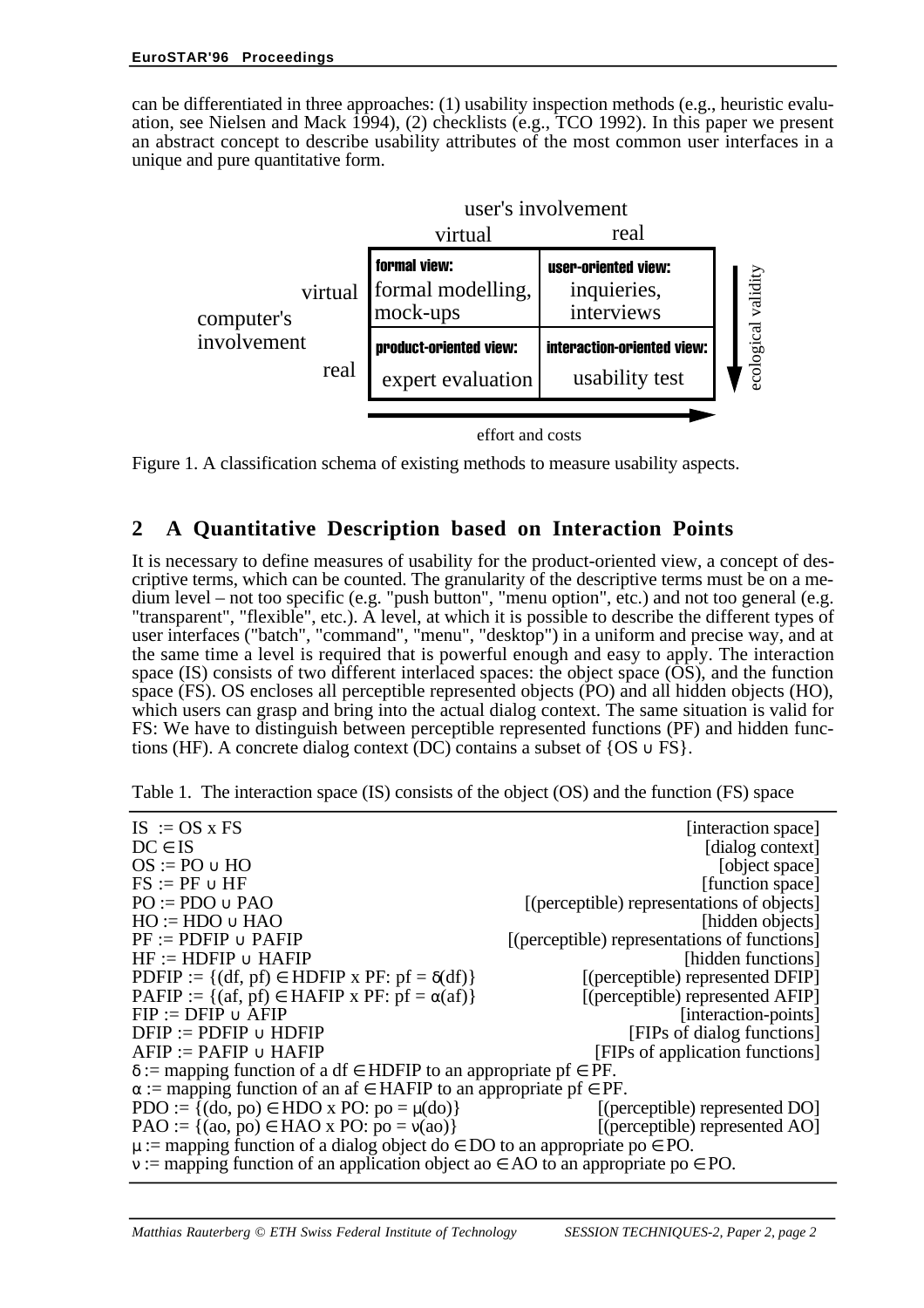An interactive system can be distinguished in a dialog and an application manager (Edmonds and Hagiwara, 1990). Belonging to this differentiation we distinguish between two types of objects and two types of functions: dialog object (DO, e.g. "window") and application object (AO, e.g. "text document"), and dialog function (DF, e.g. "open window") and application function (AF, e.g. "insert section mark"). Each function has a functional interaction point (FIP):  $AF \rightarrow AFIP$ ,  $DF \rightarrow DFIP$ . PF is the set of all implemented representations of FIPs. The "interaction point (IAP)" introduced by Denert (1977) is not differentiated enough to appropriately describe graphical user interfaces; an IAP is more or less the same as the "actual dialog context (DC)" discussed in this paper (see Figure 3, Figure 4, Figure 5, Figure 6, and Figure 8).

A perceptible AFIP is called a PAFIP and a perceptible DFIP is called a PDFIP (see Table 1). These perceptible structures can have visible, audible and/or tactile representations. PO is the set of all implemented representations of DOs (e.g. "button", "icon", "window", etc.) and AOs (e.g. "text document", "graphic", "data base", etc.). A perceptible AO is called a PAO and a perceptible DO is called a PDO. An AFIP changes the state of an AO, and a DFIP changes the state of a DO. All DFIPs are more or less "interactive overhead". DFIPs are only suitable to handle one of the most constrained interactive resource, namely the *screen space*. The complete set of all description terms is defined in Table 1 (for a more detailed version see Rauterberg, 1995a).

If both mapping function's  $\delta$  and  $\alpha$  are of the type 1:m(any), then the user interface is a command interface (see Figure 4) where the command interface has only one pf∈PF, the "command prompt" (e.g. the PF in Figure 3). If both mapping function's δ and α are of the type 1:1, then the user interface is a menu or direct manipulative interface where each f∈FS is related to a perceptible structure PF on the I/O-interface (see Figue 0). One important difference between a menu and a direct manipulative interface is the "interactive directness". A user interface is 100% interactively direct, if the user has fully access in the actual dialog context to all AFIPs (Laverson, Norman and Shneiderman, 1987). Good interface design is characterized by optimising the multitude of DFIPs (e.g. "flatten" the menu tree; Paap and Roske-Hofstrand, 1988) and by allocating an appropriate PDFIP to the remaining HDFIPs.



Figure 2. An overview over the four differtent sets of interaction points of the function space.

In the context of an actual dialog state the user must know what he or she can do next. To support the user in this way, different kinds of representational structures for functions (PF, e.g. "menus", "icons") have been developed (see Figure 5). If each functional interaction point (FIP) has its own representational interaction point (PF), then the user has 100% feedback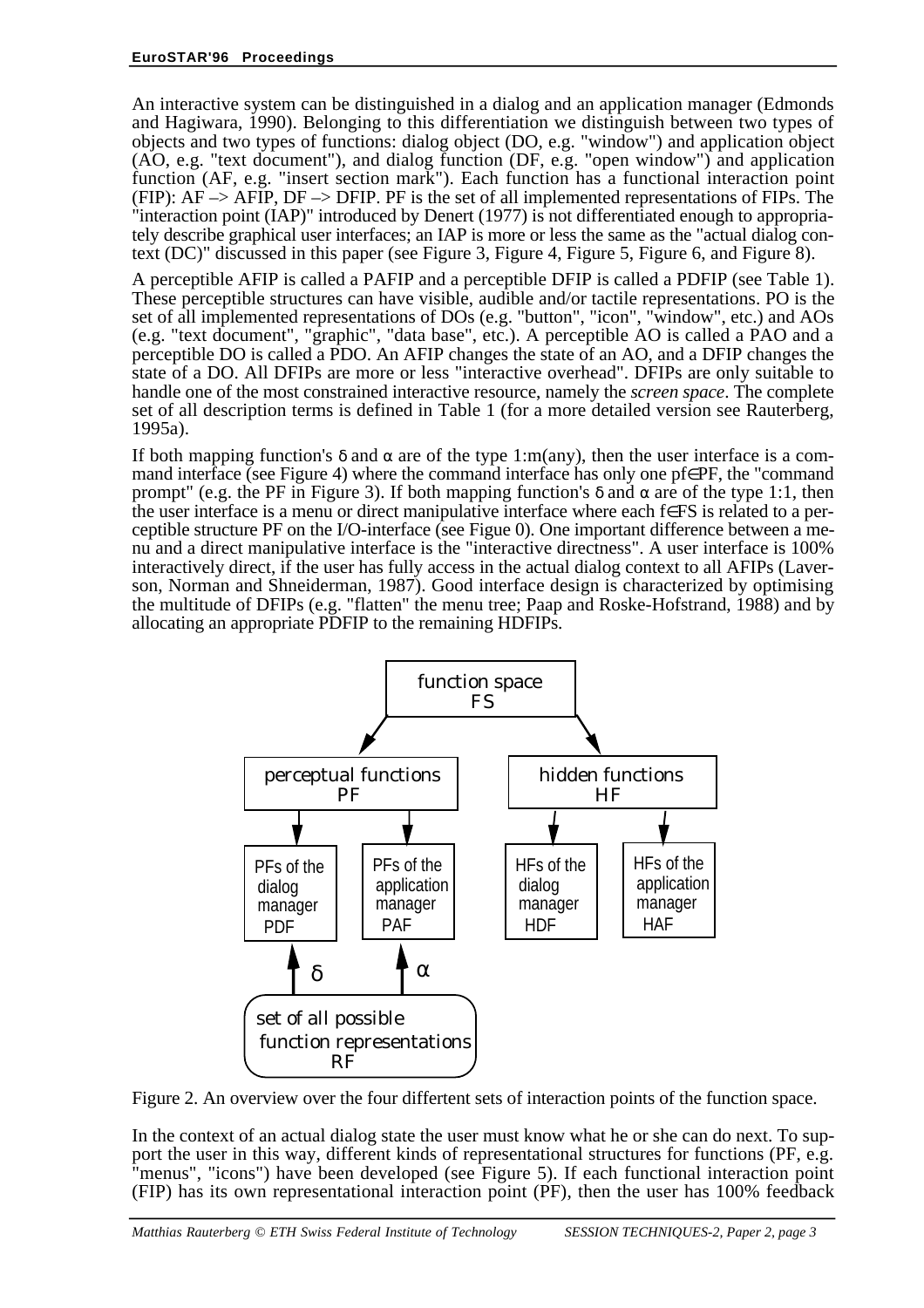(fFB) of all available functions. To estimate the amount of "feedback" of an interface a ratio is calculated: "number of PFs" (#PF = #PDFIP + #PAFIP) divided by the "number of HFs" (#HF  $=$  #HDFIP + #HAFIP) per dialog context. This ratio quantifies the average "amount of feedback" of the function space (fFB). (D is the number of all different dialog contexts.)

 D  ${\rm fFB} = 1/D \sum$  (#PF<sub>d</sub> / #HF<sub>d</sub>) \* 100% **[(functional) feedback]**  $d=1$ 

The physical limitation of the I/O-interface (screen size) is one reason, not to present all available functional interaction points (FIPs) with a specific representation (PF) on the screen. So, the user has to navigate through menu structures (= activating DFIPs) to come down to a DC with the desired AFIP (cf. Figure 5). The average length (lng) of "nearly" all possible sequences of dialog operations (PATH) from the top level dialog context down to DCs with the desired AFIP can be used as a good quantitative metric of "interactive directness" (ID): the reciprocal value of the average path length (lng = number of dialog steps). "Nearly" means that not all possible paths are included in this calculation, but only really used paths. An interface with the maximum ID of 100% has only one DC with path lengths of 1 dialog step. (P is the number of all different dialog PATHs.)

| $\text{ID} = \left\{ \begin{array}{cc} \text{P} & \mid & -1 \\ 1/\text{P} & \sum\limits_{\text{p}=1} \text{lng(PATHp)} \mid \\ \mid & \mid & \mid \end{array} \right.$ | * 100% | [interactive directness] |  |
|------------------------------------------------------------------------------------------------------------------------------------------------------------------------|--------|--------------------------|--|
|------------------------------------------------------------------------------------------------------------------------------------------------------------------------|--------|--------------------------|--|

The number of ways to leave a DC is a precise measure of "dialog flexibility" ("fan" degree). To quantify the flexibility of the dialog manager we calculate the average number of DFIPs per dialog context (DFD).  $[D = number of all different dialog contexts]$ :

**D**  $DFD = 1/D \sum$  (#DFIP<sub>d</sub>) **[flexibility of the dialog manager]**  $d=1$ 

To quantify the flexibility of the application interface we calculate the average number of AFIPs per dialog context (DFA). A modeless dialog state has maximal dialog flexibility (e.g., "command" interfaces, or Oberon [7]).  $[D =$  number of all different dialog contexts]:

 D DFA =  $1/D$   $\sum$  (#AFIP<sub>d</sub>) [flexibility of the application manager]  $d=1$ 

We carried out three different comparative usability studies to validate our measures. A fourth external comparative study was used for cross validation of our measures (see Rauterberg, 1995a and 1995b). All four investigated software products were given with the same application kernel, but two different interfaces each (the dialog managers, resp.). Given the characteristic values for feedback and flexibility of both user interfaces per application kernel, we are able to predict the outcome of a comparison study based on a performance metric (e.g., "task solving time").

Today several dialog techniques are developed and in usage. The following dialog techniques and dialog objects can be distinguished with regard to traditional user interfaces: command language, function key, menu selection, icon, and window (Shneiderman, 1987). These techniques can be summarised into three different *interaction styles:*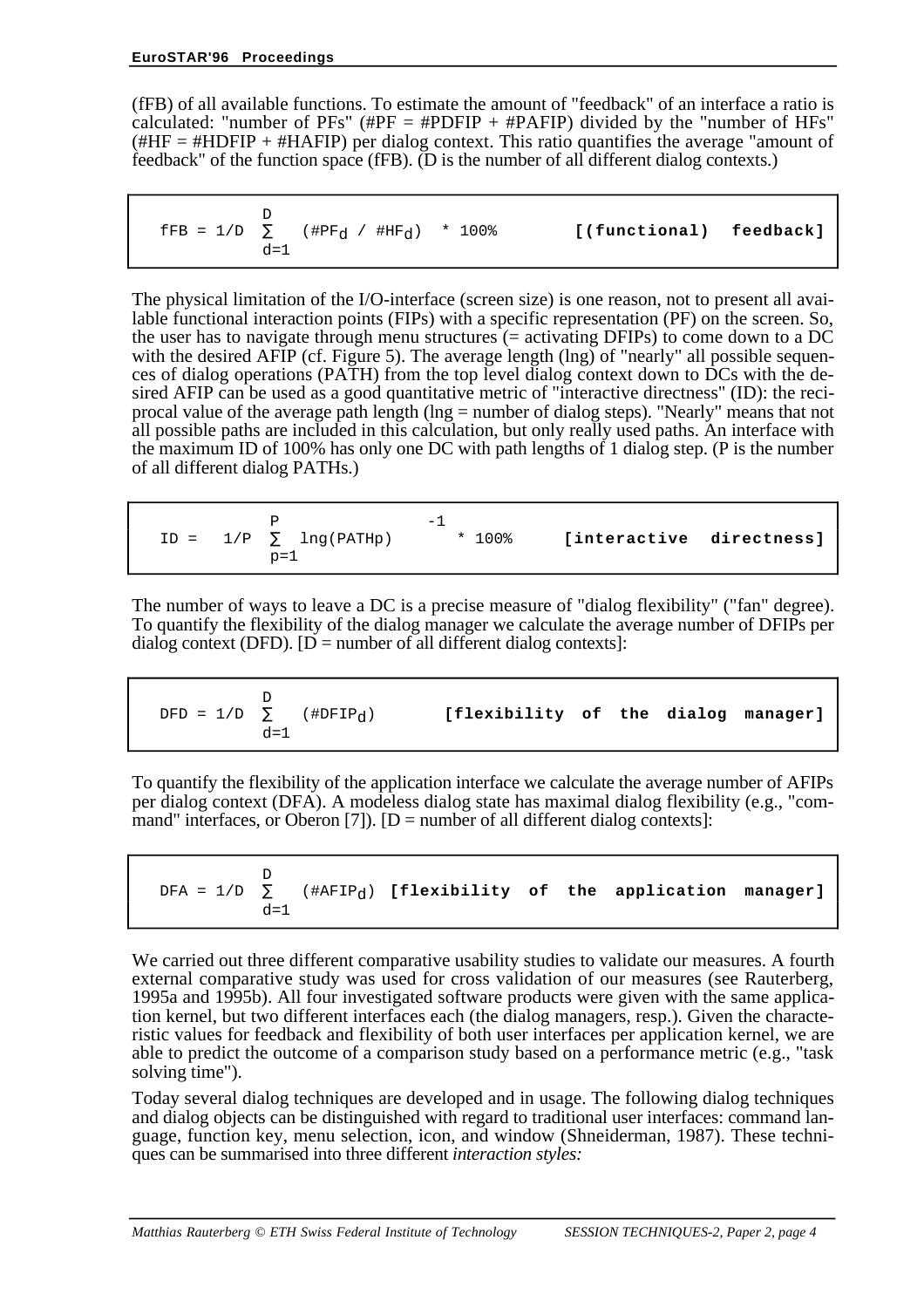## **3 A Classification Schema for User Interfaces**

Using the two quantitative measures "functional feedback" and "interactive directness" it is possible to classify the most common interface types: batch, command, menu, desktop (see Table 2). The command language interface is characterized by high interactive directness, but this interface type has a very low amount of visual feedback. Only graphical interfaces (GUIs) can support the user with sufficient visual feedback and with high interactive directness, too (c.f. Rauterberg, 1993 and Ulich, Rauterberg, Moll, Greutmann and Strohm, 1991).

Table 2. A classification schema of most common user interfaces.



To make this classification schema as understandable as possible, we describe the three classified interfaces (1) with one representative example of a concrete product and (2) with an abstract schema of the dialog structure.

If this classification schema is valid, then we should observe the following outcomes of empirical comparison studies: a command language interface--with a maximum of interactive directness--should not always outperfom a menu interface; sometimes should a menu interface--with a maximum of functional feedback--be superior to a command interface. The outcomes of several comparison studies (CI versus MI) should be heterogenous.

That a desktop interface (in general: a graphical user interface, a GUI) has a higher usability performance than a menu interface (in general: a character based user interface, a CUI) could be shown in Rauterberg (1992). Today, it seems to be common sense, that GUIs have a better usability performance then CUIs. But, that GUIs should also be better then command interfaces, is one of the open question. Especially experts deny this statement!

If the desktop like interfaces--with high functional feedback and high interactive directness--are really better than command language interfaces, then we should find most of the outcomes of empirical comparison studies in this direction!

## **4 Description of Different User Interfaces**

#### **4 . 1 Command [language] interfaces (CI)**

This interaction style by typing in words from a set of legal commands is one of the oldest way to interact with a computer. If some or all the options and function points of a menu interface may be accessed directly through keyboard equivalents (including action codes, function keys, and softkeys) then we call this interface also a command-like interface.

Pros: In the command mode the user has a maximum of *direct access* to all available functions and operations. This directness can be measured with the metric ID  $\approx 1$  (see Figure 4).

Cons: The user has no permanent feedback of all actual available function points This aspect can be measured with the metric fFB « 1 (for example see Figure 3).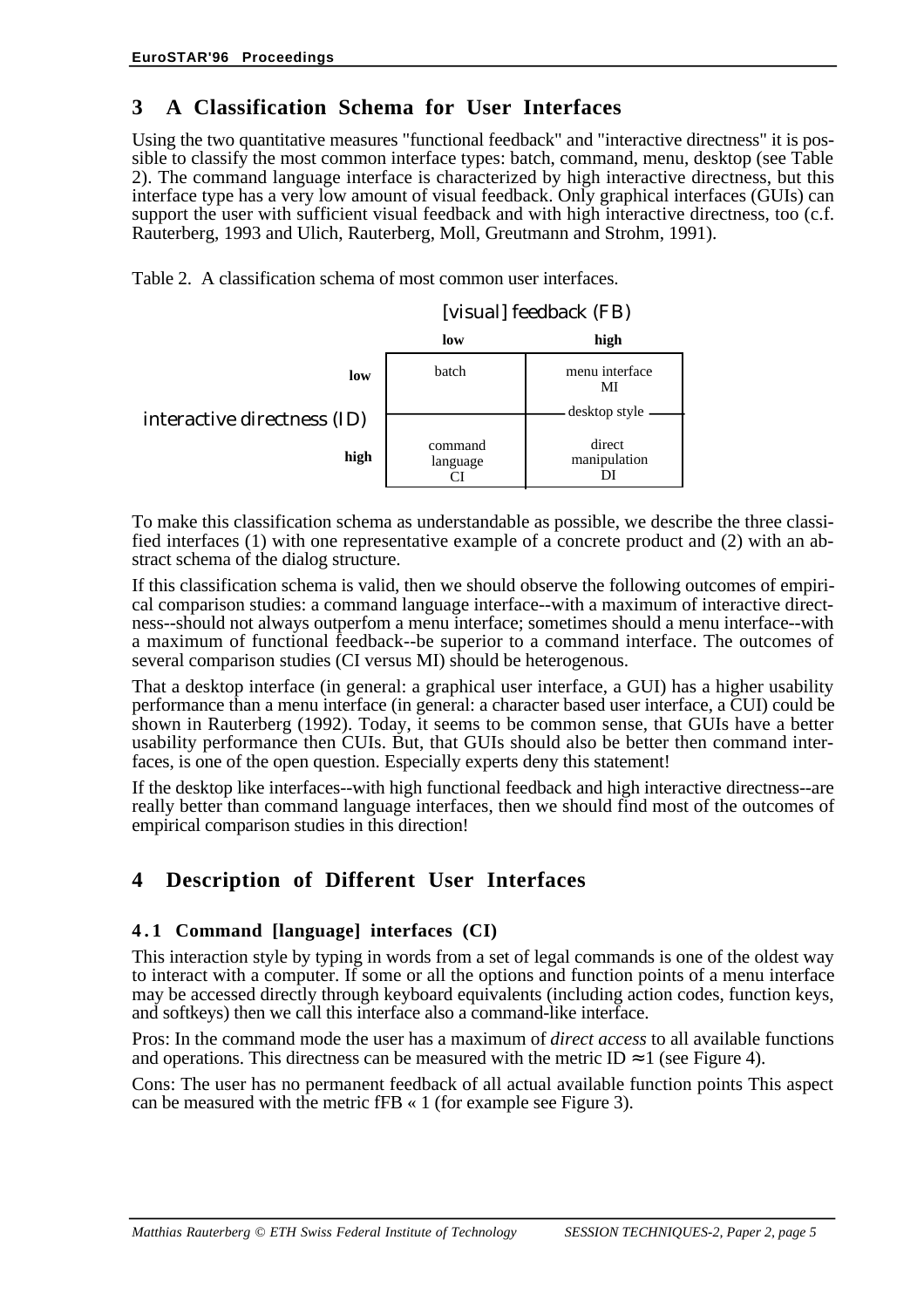

Figure 3. An actual dialog context (DC) of the operating system MsDOS with the representation space of the interactive object (PO = PDO  $\cup$  PAO: "text output") and the representation space of the interactive functions ( $\overline{PF}$  = PDFIP  $\cup$  PAFIP: "command entry point" marked by a circle).



Figure 4. An idealised schema of a command interface with a fictive I/O-interface, a dialog and an application manager.

#### **4 . 2 Menu interface (MI)**

This interaction style includes rigid menu structures, pop-up and pull-down menus, form fillin, etc. This style became technically possible only with those terminals that, essentially, can reproduce only the ASCII character set. With this type of interaction style function keys are often used in addition to manage the dialog.

Pros: Most available functions are represented by perceivable interaction points (PF's). This feature can be measured with the metric fFB  $\approx 100\%$  (see Figure 5).

Cons: Finding a function point in deeper menu hierarchies is cumbersome; this can be measured with the metric ID  $\rightarrow$  1 (for example see Figure 6).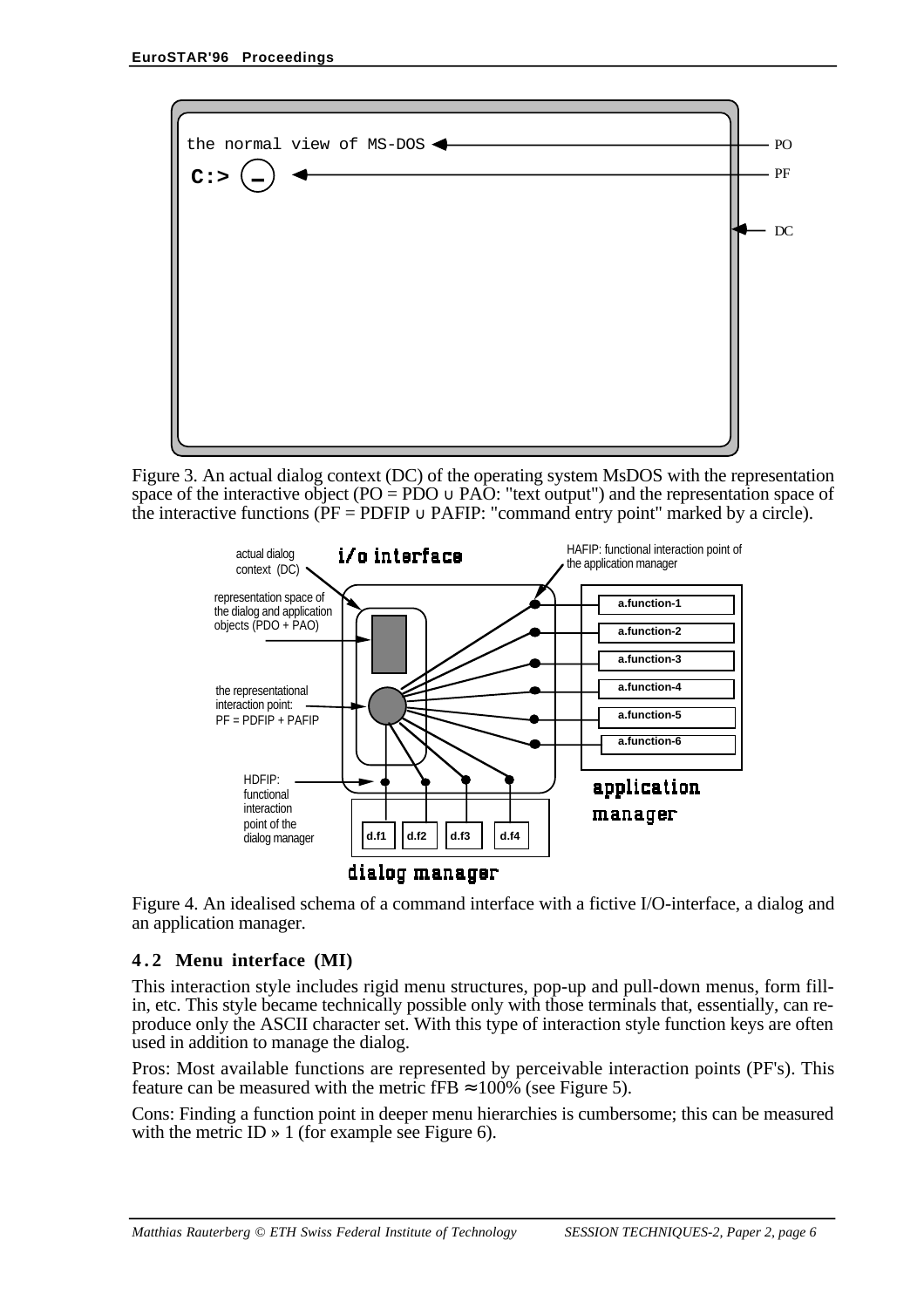

Figure 5. An actual dialog context (DC) of the text processing program MS-Word with the representation space of the interactive object (PAO: "text document"; PDO: "clipboard"), and the representation space (PF: marked by circles) of the interactive functions (PAFIP: "text entry point", "undo"; PDFIP: menu options).



Figure 6. An idealised schema of a menu interface with a fictive I/O-interface, a dialog and an application manager.

#### **4 . 3 Direct manipulative interface (DI)**

The development of this interaction style was based on the desktop metaphor which assumes that by depicting the work environment (i.e. of the desk: files, waste-paper basket, etc.) as realistically as possible on the I/O-interface, it would be particularly easy for the user to adjust to the virtual world of electronic objects.

Pros: All functions are represented by visible interaction points. The activation of intended functions can be achieved by directly pointing to their visible representations (see Figure 7).

Cons: Direct manipulation interfaces have difficulty handling variables, or distinguishing the depiction of an individual element from a representation of a set or class of elements.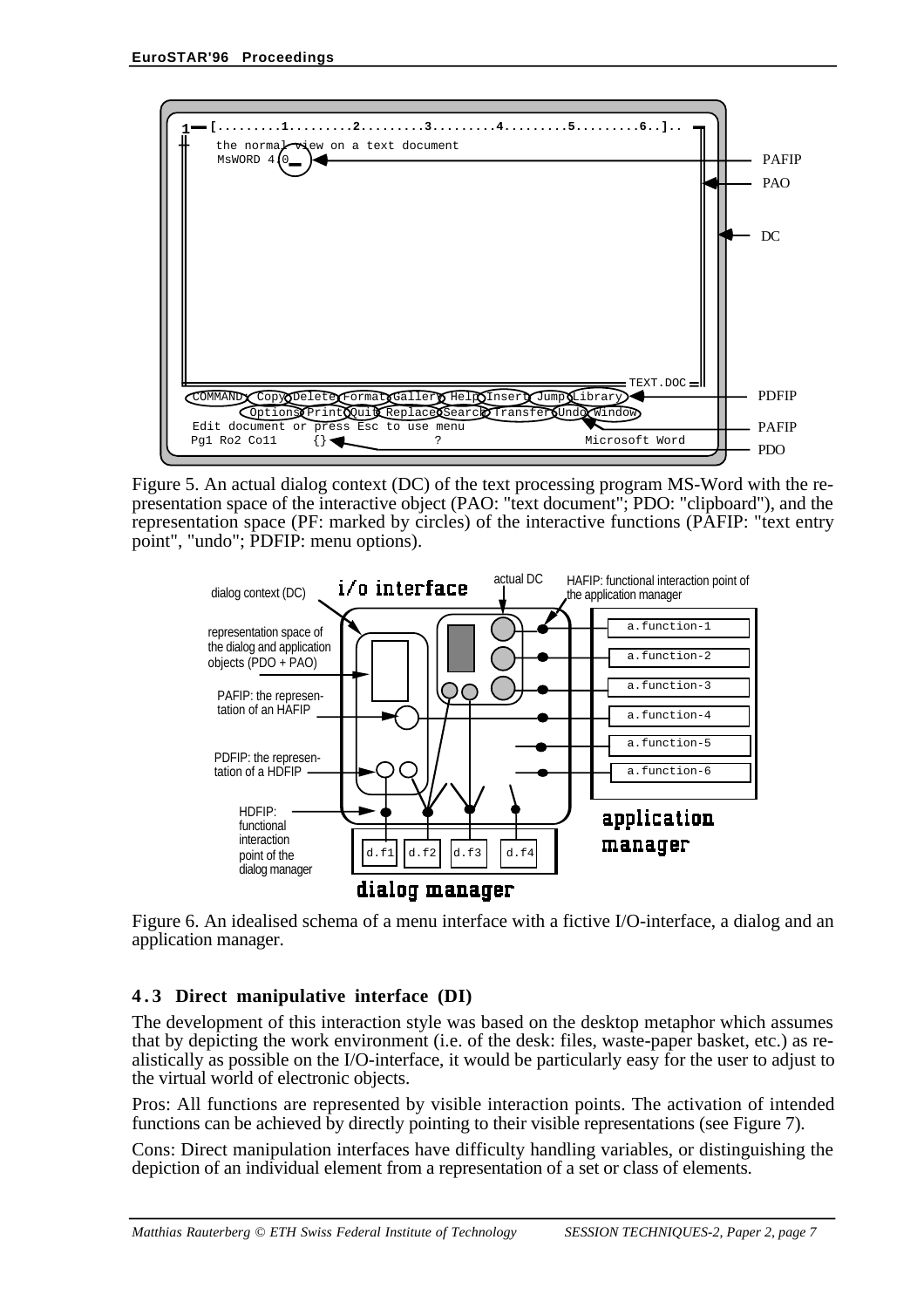

Figure 7. An actual dialog context (DC) of a direct manipulative interface with the representation space of the interactive object (PAO: e.g., data window; PDO: e.g., trash), and the representation space (PF: marked by circles) of the interactive functions (PAFIP: e.g., pop-up menu, trash; PDFIP: e.g., window scrolling).



Figure 8. An idealised schema of a direct manipulative interface with a fictive I/O-interface, a dialog and an application manager.

## **5 Empirical Validation of the Classification Schema**

A major task in our area of HCI is the development of a theoretical explanation of the outcomes presented in Table 3 and Table 4 where we have available the results of a number of previous studies. Our first task is to find out what empirical relationships have been revealed in these studies so we can take them into account. In developing an understanding of these relationships, it is helpful in reviewing the studies to make up a table summarising the findings. Table 3 and Table 4 show such summaries. In addition to the observed empirical outcome we recorded data on (1) compared interaction styles, (2) skill levels, (3) performance or attitude metrics, (4) the direction of the outcome, and (5) the result of the statistical test.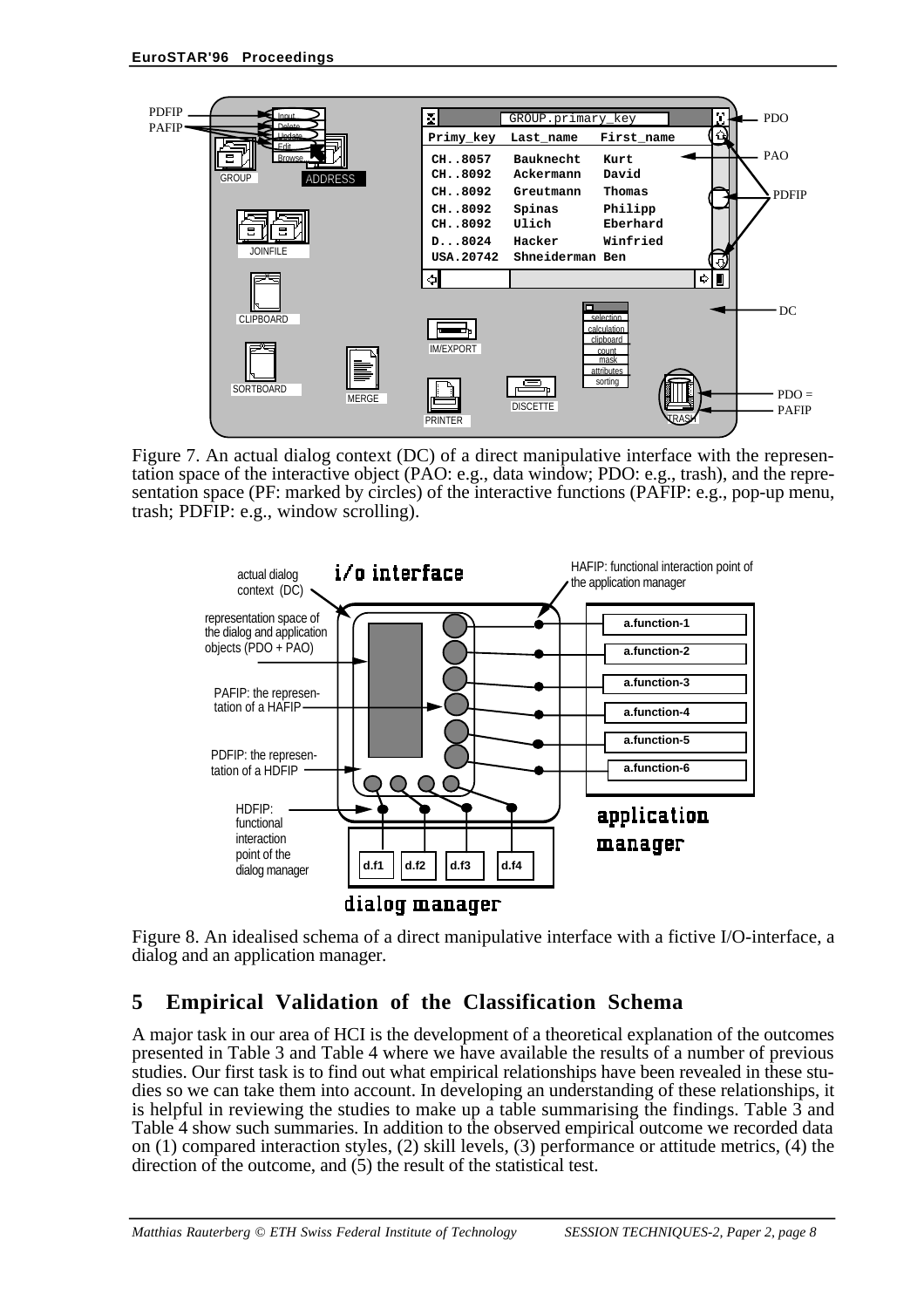First, we present an overview of the results of eight different empirical investigations which compared a command (CI) with a menu (MI) interface (see Table 3). To measure differences in the usage and in the personnel opinion several different metrics are used: task solving time, error rate, number of slips, error correction time, and subjective rating (for further details see in the references).

Table 3. The outcomes of nine different comparison studies between command (CI) and menu (MI) interfaces. (" $CI > MI$ " means that the average usage/preference with/for CI is better than with/for MI; "CI < MI" means that the average usage/preference with/for MI is better than with/for CI; "CI = MI" means that there are no published data to decide; "sig." means that  $p \le 0.05$ ; "not sig." means that  $p > 0.05$ )

| Reference                | interface   | skill level | usability metric     | outcome   | test result |
|--------------------------|-------------|-------------|----------------------|-----------|-------------|
| Streitz et al. (1987)    | CI, MI      | beginner    | task solving time    | Cl < M1   | sig.        |
| Chin et al. (1988)       | CI, MI      | beginner    | subjective rating    | Cl < MI   | sig.        |
| Ogden and Boyle (1982)   | CI, MI, HY  | beginner    | preferences          | Cl < MI   | sig.        |
| Roy (1992)               | CI, MI      | advanced    | error rate           | Cl < MI   | sig.        |
| Roberts and Moran (1983) | CI, MI, DI  | experts     | task solving time    | Cl < MI   | sig.        |
| Chin et al. (1988)       | CI, MI      | experts     | subjective rating    | Cl < MI   | sig.        |
| Peters et al. (1990)     | CI, MI, DI  | experts     | slips                | CI < MI   | sig.        |
| Peters et al. (1990)     | CI, MI, DI  | experts     | recognition errors   | Cl < MI   | sig.        |
| Peters et al. (1990)     | CI, MI, DI  | experts     | efficiency           | CI < MI   | sig.        |
| Ogden and Boyle (1982)   | CI, MI, HY  | beginner    | task time            | CI < MI   | not sig.    |
| Roy (1992)               | CI, MI      | advanced    | task solving time    | Cl < MI   | not sig.    |
| Antin (1988)             | CI, MI, KMI | advanced    | subjective rating    | Cl < MI   | not sig.    |
| Hauptmann & Green (1983) | CI, MI, NO  | beginner    | task solving time    | $CI = MI$ | not sig.    |
| Hauptmann & Green (1983) | CI, MI, NO  | beginner    | number of errors     | $CI = MI$ | not sig.    |
| Hauptmann & Green (1983) | CI, MI, NO  | beginner    | subjective rating    | $CI = MI$ | not sig.    |
| Whiteside et al. (1985)  | CI, MI, IO  | beginner    | task completion rate | CI > MI   | not sig.    |
| Antin (1988)             | CI, MI, KMI | advanced    | preferences          | CI > MI   | not sig.    |
| Roberts and Moran (1983) | CI, MI, DI  | experts     | error-free task time | CI > MI   | not sig.    |
| Whiteside et al. (1985)  | CI, MI, IO  | advanced    | task completion rate | CI > MI   | sig.        |
| Streitz et al. (1987)    | CI, MI      | advanced    | task solving time    | CI > MI   | sig.        |
| Antin (1988)             | CI, MI, KMI | advanced    | task completion rate | CI > MI   | sig.        |
| Whiteside et al. (1985)  | CI, MI, IO  | experts     | task completion rate | CI > MI   | sig.        |

The general result of this first overview (Table 3) is that there is no clear advantage neither for CI nor for MI. In nine of twenty-two measurements (41%) we can observe a clear advantage for MI, and in nine of twenty-two measurements (41%) are no significant differences; but, in four of twenty-two measurements (18%) there are significant advantages for CI.

Second, we present an overview of the results of twelve different empirical investigations which compared a command (CI) with a direct manipulative (DI) interface (see Table 4). To measure differences in the usage and in the personnel opinion several different metrics are used: task solving time, number of errors, time between errors, error correction time, efficiency, and subjective rating (for further details see in the references).

The general result of this second overview (Table 4) is that DI seems to be generally better than CI, not only for beginners, but also for advanced and expert users. In nineteen of twenty-five measurements (76%) we can observe an advantage for  $D\hat{l}$ ; in five of twenty-five measurements (20%) are no significant differences; and, only in one measurement (4%) is a significant advantage for CI.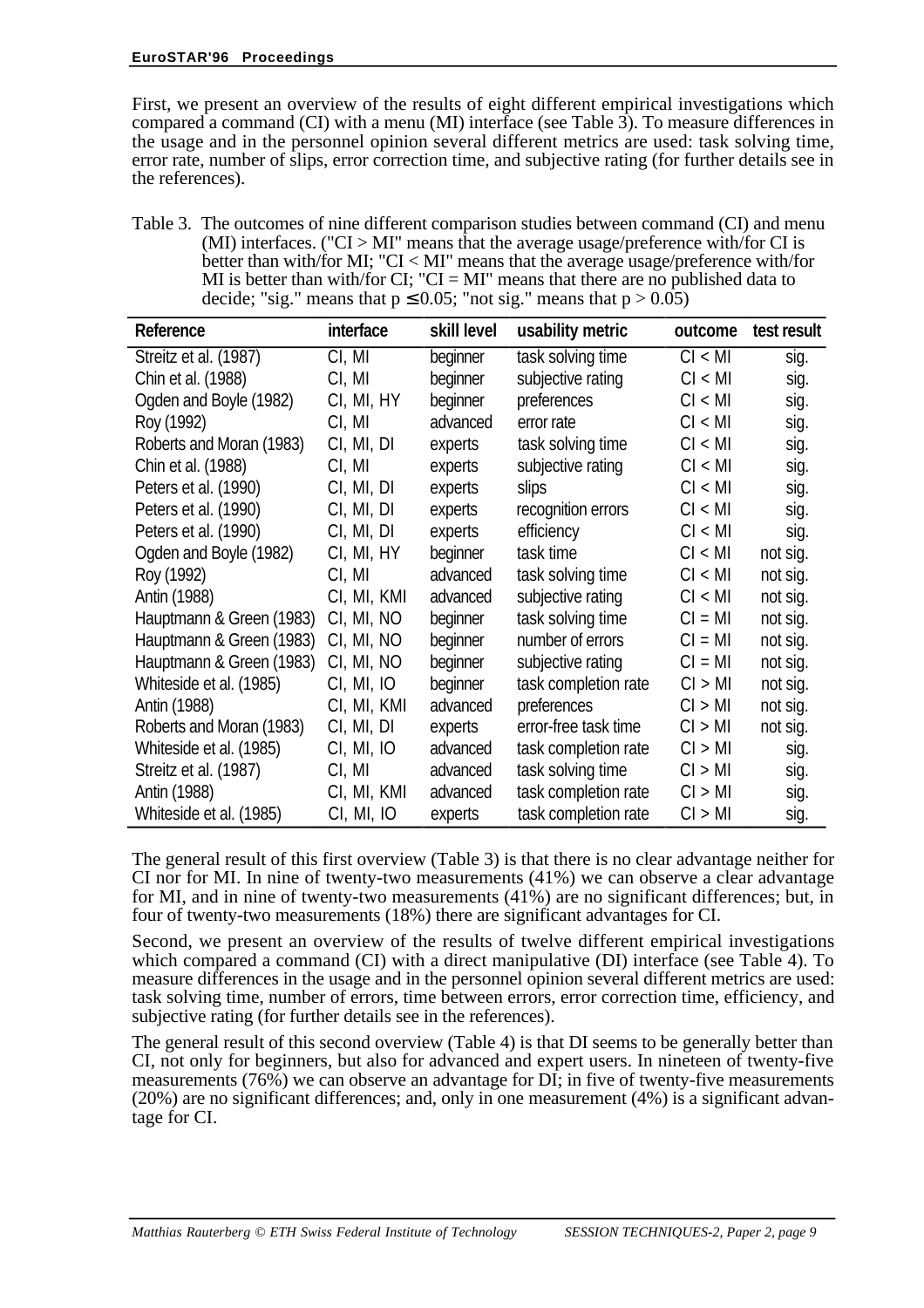Table 4. The outcomes of twelve different comparison studies between command (CI) and desktop and direct manipulative (DI) interfaces. ("CI > DI" means that the average usage/preference with/for CI is better than with/for DI; "CI < DI" means that the average usage/preference with/for DI is better than with/for CI; "CI = DI" means that there are no published data to decide; "sig." means that  $p \le 0.05$ ; "not sig." means that  $p > 0.05$ 

| Reference                    | interface  | skill level | usability metric      | outcome | result   |
|------------------------------|------------|-------------|-----------------------|---------|----------|
| Altmann (1987)               | CI, DI     | beginner    | task solving time     | CI < DI | sig.     |
| Karat et al. (1987)          | CI, DI     | beginner    | task solving time     | CI < DI | sig.     |
| Streitz et al. (1989)        | CI, DI     | beginner    | task solving time     | CI < DI | sig.     |
| Sengupta & Te'eni (1991)     | CI, DI     | beginner    | task solving time     | CI < DI | sig.     |
| Margono et al. (1987)        | CI, DI     | beginner    | number of errors      | CI < DI | sig.     |
| Morgan et al. (1991)         | CI, DI     | beginner    | number of errors      | Cl < DI | sig.     |
| Morgan et al. (1991)         | CI, DI     | beginner    | time between errors   | CI < DI | sig.     |
| Karat et al. (1987)          | CI, DI     | beginner    | error correction time | Cl < DI | sig.     |
| Morgan et al. (1991)         | CI, DI     | beginner    | error-free time       | CI < DI | sig.     |
| Margono et al. (1987)        | CI, DI     | beginner    | subjective rating     | Cl < DI | sig.     |
| Morgan et al. (1991)         | CI, DI     | beginner    | subjective rating     | Cl < DI | sig.     |
| Torres-Chazaro et al. (1992) | CI, DI     | beginner    | subjective rating     | Cl < DI | sig.     |
| Sengupta & Te'eni (1991)     | CI, DI     | beginner    | efficient usage       | Cl < DI | sig.     |
| Tombaugh et al. (1989)       | CI, DI     | advanced    | subjective rating     | Cl < DI | sig.     |
| Torres-Chazaro et al. (1992) | CI, DI     | advanced    | subjective rating     | Cl < DI | sig.     |
| Roberts and Moran (1983)     | CI, MI, DI | experts     | task solving time     | Cl < DI | sig.     |
| Peters et al. (1990)         | CI, MI, DI | experts     | oblivion's errors     | CI < DI | sig.     |
| Peters et al. (1990)         | CI, MI, DI | experts     | recognition error     | CI < DI | sig.     |
| Peters et al. (1990)         | CI, MI, DI | experts     | efficiency            | CI < DI | sig.     |
| Margono et al. (1987)        | CI, DI     | beginner    | task solving time     | Cl < DI | not sig. |
| Morgan et al. (1991)         | CI, DI     | beginner    | task solving time     | CI < DI | not sig. |
| Tombaugh et al. (1989)       | CI, DI     | advanced    | task solving time     | Cl < DI | not sig. |
| Roberts and Moran (1983)     | CI, MI, DI | experts     | error correction time | CI < DI | not sig. |
| Altmann (1987)               | CI, DI     | beginner    | subjective rating     | Cl > DI | not sig. |
| Masson et al. (1988)         | CI, DI     | advanced    | task solving time     | CI > DI | sig.     |

## **6 Discussion**

To come to a conclusion which interface style is the best, we need a lot of empirical studies. But, the most empirical studies have one of the following weaknesses (Paap and Roske-Hofstrand, 1988, p.207): Two or more commercially available systems are compared, which have different application managers (e.g., Whiteside et al., 1985; Altmann, 1987), or two or more different interfaces of the same application manager are evaluated, but these systems are only prototypes in a laboratory setting (e.g., Streitz, Spijkers and van Duren, 1987). Another problem seems to be the selection of real expert users. So normally empirical investigations are done with beginners only (e.g., Margono and Shneiderman, 1987; Streitz, Lieser and Wolters, 1989), and if the investigation tries to explain the differences between beginners and experts, trained beginners are mostly declared as experts. So, we classified "trained beginners" as "advanced" users, and the term "experts" was reserved only for users with long personal experiences in using the investigated systems.

Since so far sufficient results are available with respect to a comparison of user interfaces based (1) on command interfaces, (2) on conventional menu selection, and (3) on direct manipulative interfaces, these three interaction styles were compared in this paper. To test the often expressed opinion, that desktop interfaces are only good for beginners--and not for experts--(Hutchins, Hollan and Norman, 1986, p. 117), this aspect should be considered, too.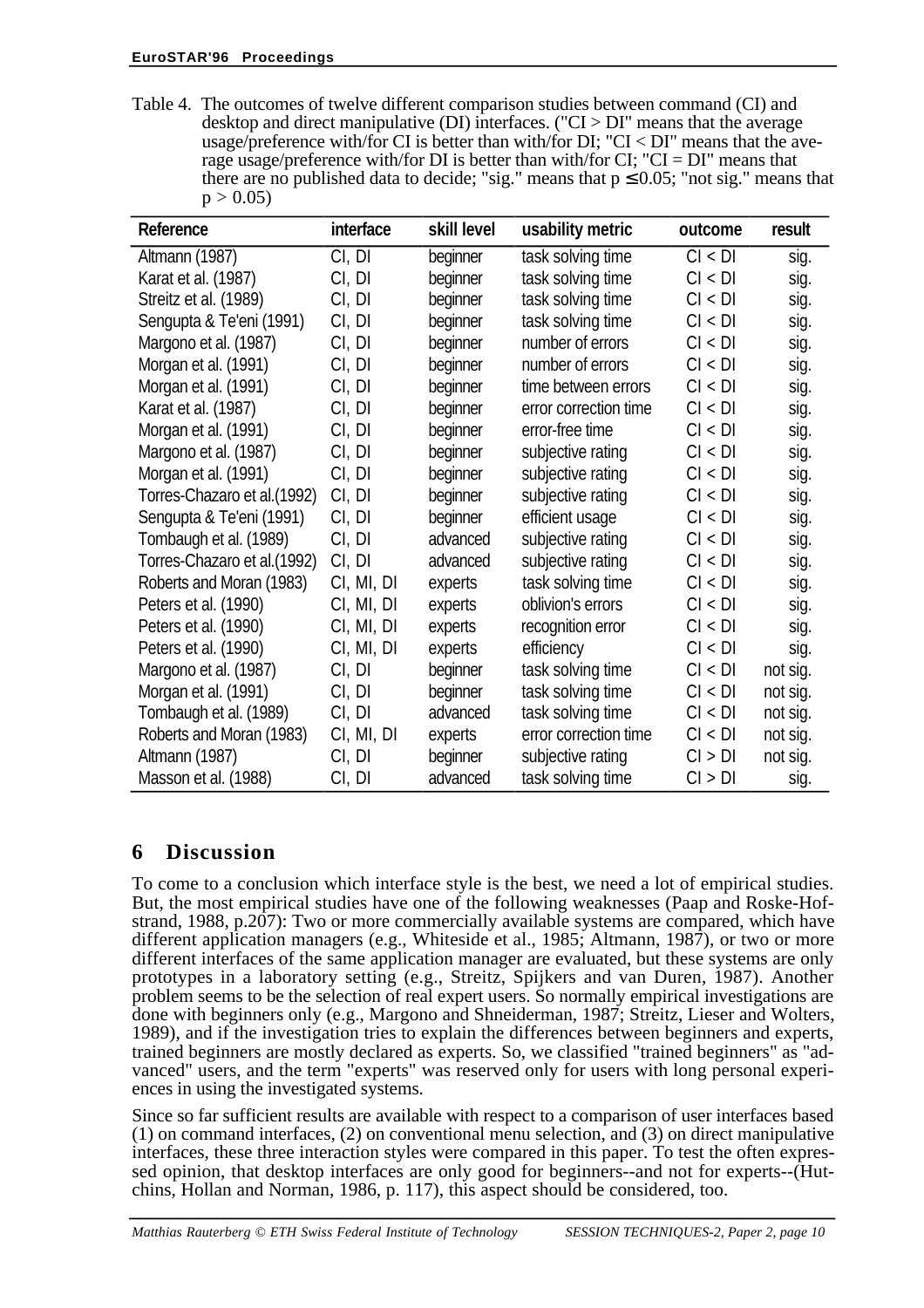If the classification of the three most common interfaces in chapter 3 is valid (see above), then we expect different outcomes of empirical comparison studies. On the side of interactive directness, the command interface is superior to menu interfaces; on the other side of functional feedback, the menu interface must show significant advantages. It is impossible to compare both interfaces empirically by separating the two factors--functional feedback and interactive directness--without destroying the characteristic of each interface style. This overlay of the two independent factors may be one reason for the--seeming--incongruent and inconsistent results in Table 3.

One of the main goal of research in this area is the production of an integrated statement of the empirical findings of the many pieces of research done. In a broad sense, this means a theoretical analysis of how and why the many facts fit together. However, our quantitative description based on interaction points--as a broad theoretical integration--cannot be put on a sound footing until a narrower integration of the cited empirical studies has taken place. This narrow focus on single empirical outcomes of several comparison studies is the starting point for a *meta-analysis* (Rosenthal, 1984).

Table 5: Contingency table of a meta-analysis only for significant differences (result = "sig."). [CELL CONTENT: observed frequency (expected frequency)]

|               | мı      | ĐI       | outcome of this meta-analysis |
|---------------|---------|----------|-------------------------------|
| CI better as  | 4(2.0)  | 1(3.0)   | $Chi^{**} = 4.07$ , df = 1    |
| $CI$ worse as | 9(11.0) | 19(17.0) | $p \leq .044$                 |

To estimate the correlation between (1) the type of the comparison ("CI versus MI" or "CI versus DI") and (2) the direction of the outcome ("CI better as MI or DI" versus "CI worse as MI or DI"), we calculated the Chi-square test of the appropriate contingency table (Table 5). We can find a significant correlation between both dimensions ( $p \le 0.044$ ; see Table 5). This correlation means that CI has a higher chance to be better if it is compared with MI, and--on the other side--a significant lower chance to outperform DI. This meta-analytical result is a strong evidence that our classification schema (see Table 2) is one possible, plausible, and consistent interpretation. Therefore, we interpret this result as an *empirical validation* of our two metrics fFB and ID.

Table 6: Contingency table of a meta-analysis only for significant differences (result = "sig."). [CELL CONTENT: observed frequency (expected frequency)]

|                                             |          | beginner advanced+ outcome of this meta-analysis |
|---------------------------------------------|----------|--------------------------------------------------|
| CI better as MI/DI $\vert$ 0 (2.4)          | 5(2.6)   | $Chi^{**} = 5.55$ , df = 1                       |
| <b>CI</b> worse as <b>MI/DI</b>   16 (13.6) | 12(14.4) | $p \leq .018$                                    |

To find out which interaction style is appropriate for which skill level of the user, we analysed the contingency table with the two dimensions: (1) direction of the outcome ("CI better as [MI or DI]" versus "CI worse as [MI or DI]"), and (2) skill level of the users ("beginner" versus "advanced  $+$  experts" = "advanced $+$ "). We can find a significant correlation between both dimensions ( $p \leq .018$ ; see Table 6). This correlation means that the outcome "CI better as [MI or DI]" can be significantly more often observed with advanced test users than with beginners. This result is a first and strong empirical confirmation of the often expressed opinion that CI is especially good for experts.

## **7 Conclusion**

Standards and norms need product oriented operationalization of interface features. To attain this goal, a description language for interface structures which is general enough to classify the different interface types and detailed enough to allow quantification is required. The descriptive concept for functional "interaction points" (FIP), which is introduced in this paper, meets these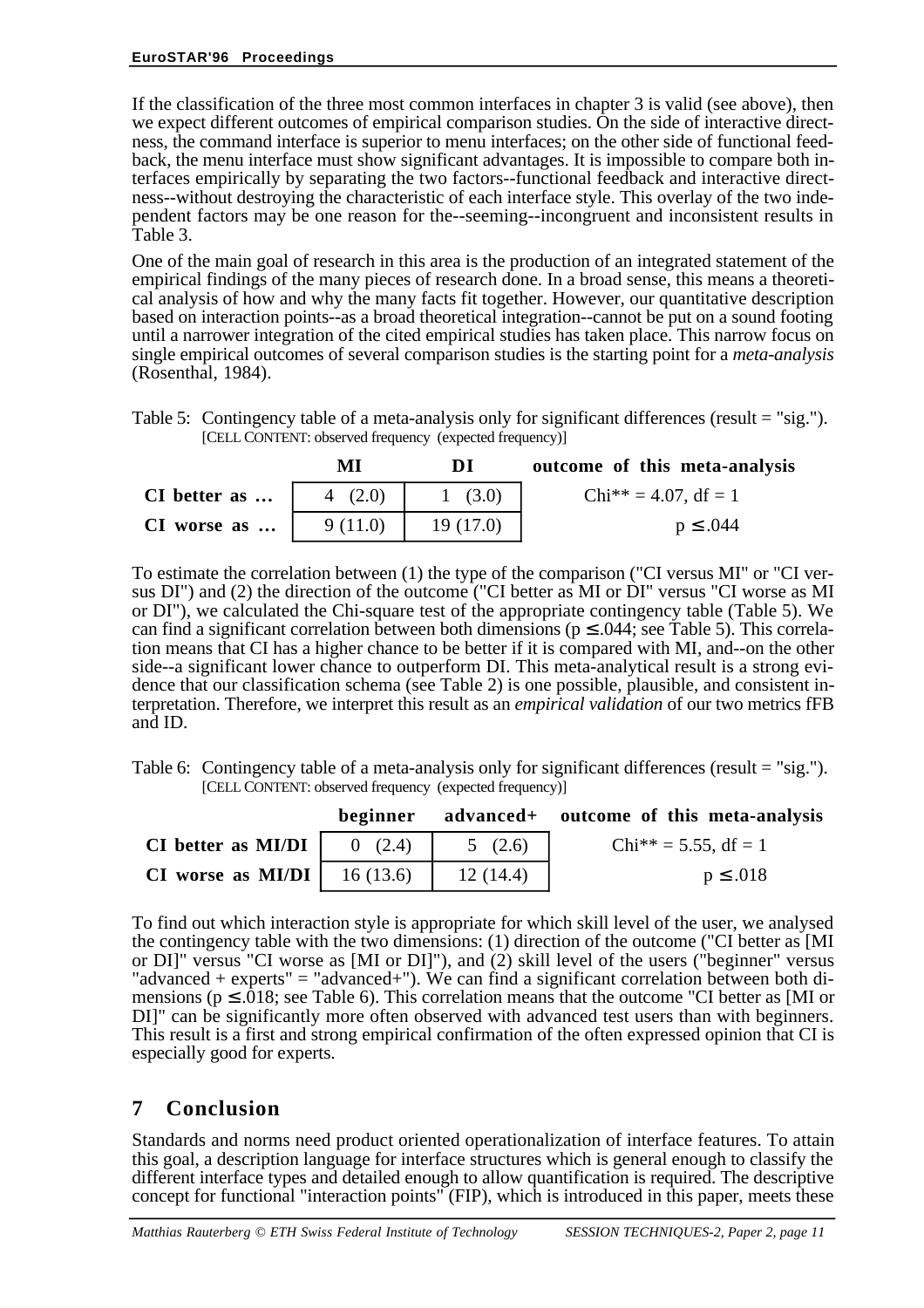both conditions. The function space (FS) is a set of all implemented FIPs and can be distinguished in (1) functional and representational interaction points, and (2) dialog and application specific interaction points. The degree of visualisation and interactive directness can be described and measured based on these interaction points.

Using the two quantitative metrics "functional feedback" (fFB) and "interactive directness" (ID) in measuring two relevant aspects of user interactive quality it is possible to classify the most common interface types: [batch], command, menu, desktop. The command interface is characterized by high interactive directness, but has a very low amount of functional feedback. Only graphical interfaces (GUIs) can support the user with sufficient interactive directness and with high visibility.

In addition to the metrics for "functional feedback" and "interactive directness" two other quantitative metrics have been defined and validated: "flexibility of the dialog interface" and "flexibility of the application interface" (Rauterberg, 1993). The empirical validation of these two additional measures was carried out with six different I/O-interfaces of six different dialog managers for three different application managers ("relational data base system", "multi media information system", and "simulation tool kit"; detailed description in Rauterberg, 1995a and 1995b).

The presented approach to quantify usability attributes and the interactive quality of user interfaces in a task independent way is a first step in the right direction. The next step is a more detailed analysis of the relevant characteristics and validation of these characteristics in further empirical investigations. Standardised criteria need to be developed to test user interfaces for conformity with standards.

### **8 References**

- Altmann, A. (1987) Direkte Manipulation: empirische Befunde zum Einfluss der Benutzeroberfläche auf die Erlernbarkeit von Textsystemen. Zeitschrift für Arbeits- und Organisationspsychologie 31(3):108-114.
- Antin, J. (1988) An empirical comparison of menu selection, command entry and combined modes of computer control. Behaviour and Information Technology 7(2):173-182.
- Bevan, N., Kirakowski, J. & Maissel, J (1991) What is Usability? in: Human Aspects in Computing: Design and Use of Interactive Systems with Terminals; (Bullinger, H-J.; ed.); Amsterdam: Elsevier; 651-655.
- Chin, J. P., Diehl, V. A. & Norman, D. (1988) Development of an instrument measuring user satisfaction of the human-computer interface. In: E. Soloway, D. Frye & S. B. Sheppard (eds.) Human Factors in Computing Systems - CHI'88. New York: ACM,, pp. 213-218.
- Denert, E. (1977) Specification and design of dialogue systems with state diagrams. in: International Computing Symposium 1977; (Morlet, E. & Ribbens, D.; eds.); Amsterdam: North-Holland; 417-424.
- Edmonds, E. & Hagiwara, N. (1990) An experiment in interactive architectures. In: Human-Computer Interaction - INTERACT '90. (Diaper, D. et al.; eds.) Amsterdam: Elsevier; 601-606.
- Hauptmann, A. G. & Green, B. F. (1983) A comparison of command, menu-selection and natural-language computer programs. Behaviour and Information Technology 2(2): 163-178.
- Jeffries, R. & Desurvire, H. (1992) Usability testing vs. heuristic evaluation: was there a contest? SIGCHI Bulletin 24(4), 39-41.
- Karat, J. (1988) Software Evaluation Methodologies. in: Handbook of Human-Computer Interaction; (Helander, M.; ed.); Amsterdam: Elsevier; 891-903.
- Karat, J., Fowler, R. & Gravelle, M. (1987) Evaluating user interface complexity. In: In: H-J. Bullinger & B. Shackel (eds.) Human-Computer Interaction - INTERACT '87. Amsterdam: North-Holland, pp. 489-495.
- Kirakowski, J. & Corbett, M. (1990) Effective Methodology for the Study of HCI. in: Human Factors in Information Technology, vol. 5; (Bullinger, H. & Polson, P.; eds.); Amsterdam: North-Holland.
- Kirakowski, J. and Corbett, M. (1993) SUMI: The Software Usability Measurement Inventory, British Journal of Educational Technology, 24(3), 210-212.
- Laverson, A., Norman, K. & Shneiderman, B. (1987) An evaluation of jump-ahead technique in menu selection. Behaviour and Information Technology 6(2), 97-108.
- Margono, S. & Shneiderman, B. (1987) A study of file manipulation by novices using commands vs. direct manipulation. In: Proceedings of 26th Annual Technical Symposium, Washington D.C. Chapter of ACM Gaithersburg, MD - June, 11, 1987. New York: ACM, pp. 154-159.
- Morgan, K., Morris, R. & Gibbs, S. (1991) When does a mouse become a rat? or … comparing performance and preferences in direct manipulation and command line environment. The Computer Journal 34(3):265- 271.